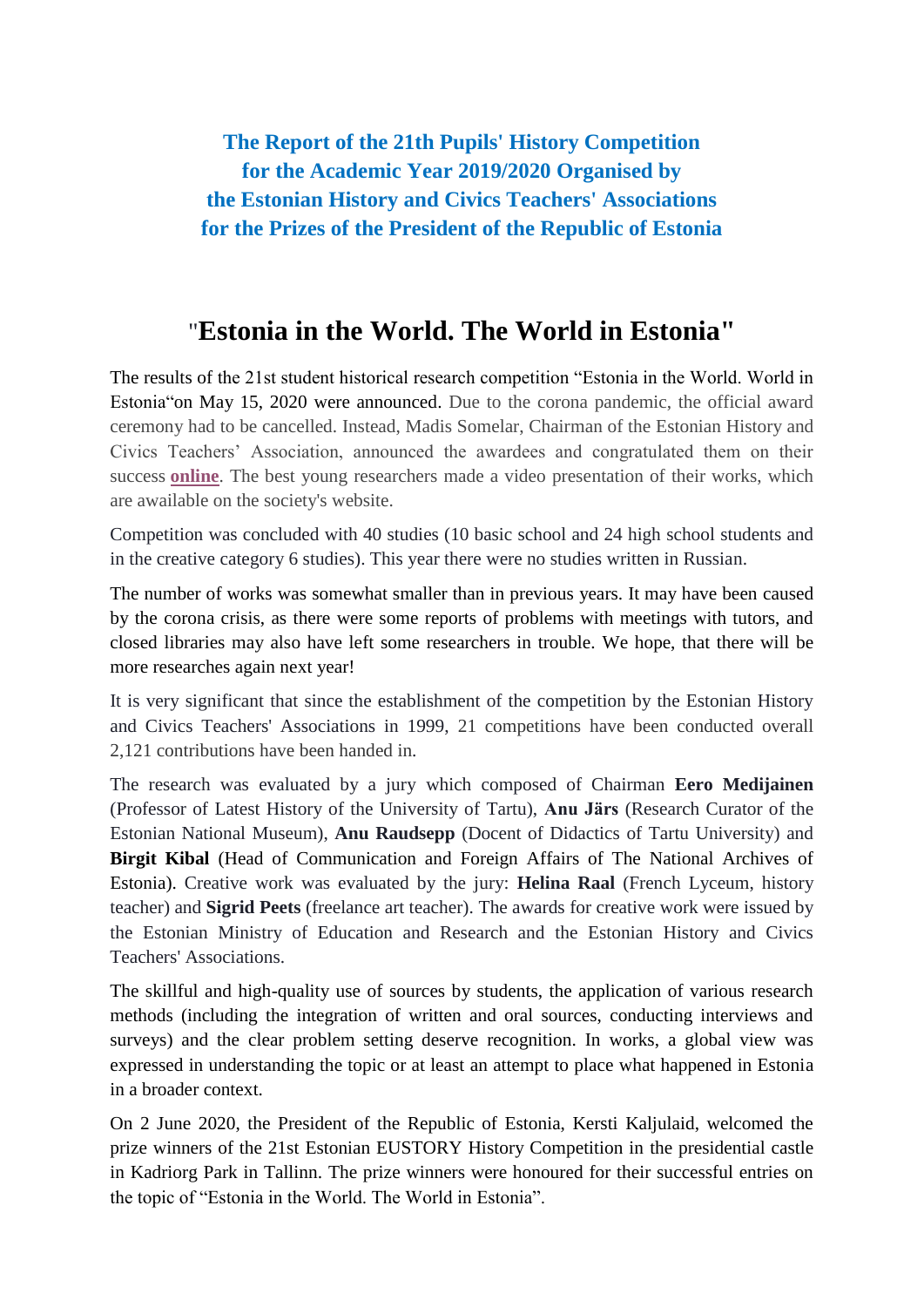

Reception of Estonian prize winners 2019/2020 by Estonian President Kaljulaid Photo: The Office of the President of the Republic of Estonia by Mattias Tammet

## **The best among Basic School students were:**

I. **Arabella Antons** (Tartu Mart Reinik`s School, supervisors Karolina Antons and Kaarel Antons) **"***Enough about the violation of women in competitive sports" or Estonian women's sports 1920-1940";*

II. **Laur Oskar Peetsalu** (Tallinn French Lyceum, supervisor Liis Reier) *"Ships built by Mattias and Gustav Hohensee"*;

III. **Brit Katriin Murumägi** and **Elise-Helene Pohla** (Kadrina Secondary School, supervisor Evelin Tiiter) **"***A Window from a Village to the World* **".**

## **The best among gymnasium students were:**

I. **Kaur Kadaja** (Otepää Gymnasium, supervisor Heivi Truu) *"Komsi Farm in Estonian Cultural History";*

II. **Reti Toom** (Hugo Treffner`s Gymnasium, supervisors Kristiina Punga and Marju Kõivupuu) *"Investigation of the Reasons for Voluntary Repatriation after the Second World War Based on the Memories of Nääli Lilles";*

III. **Martha Marie Sillajõe** (Tallinn Real School, supervisor Heli Ahuna) *"Brothers Erik, Ervin and Karl Tender in the 20th Century".*

**In the category of creative works, the best of the basic school were recognized:** - **Triinu Leito** (Tallinn Nõmme Basic School, supervisor Reet Petermann) *"The need to record biographies and Compilation of the biography of Grandma Saima Kaju's biography "Mammi"*;

- **Linda Lees** (Tallinn Nõmme Basic School, supervisors Kadri Suigusaar and Reet Petermann) *"Writing the story "Cross with Rye Fields"".*